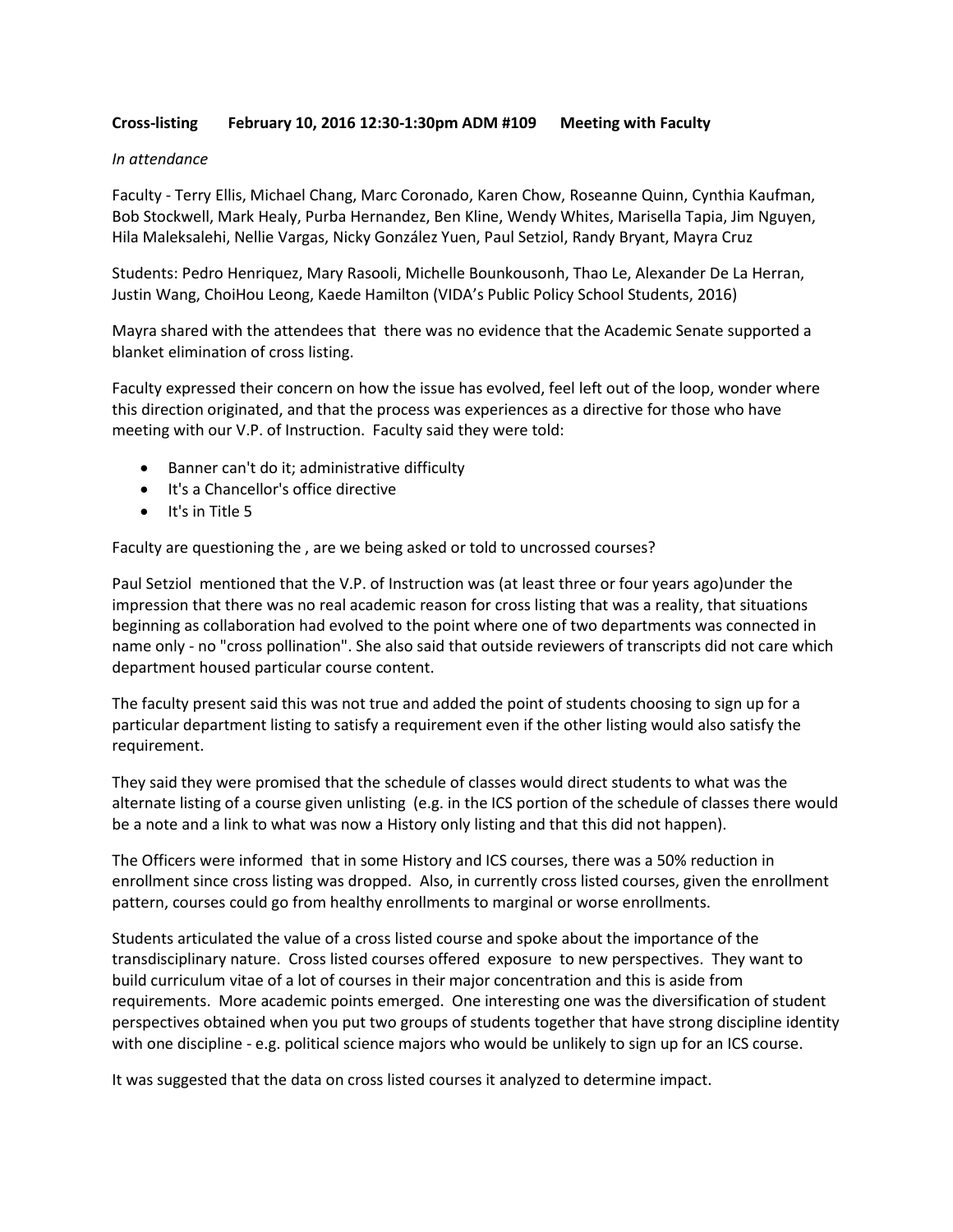Direction to the Senate Officers:

- 1. The faculty want not only for the uncross listing to stop, they want a restoration of previously cross listed courses.
- 2. Schedule a meeting with the V.P. of Instruction to discuss the issue and present the faculty direction to the Senate
- 3. Develop process and criteria to review a cross listed course

## **Meeting with VP of Instruction February 11, 2016 Meeting Agenda**

- 1. Introduction & background
- 2. Faculty and Students Voices (sharing their perspective)
- 3. VP of Instruction addresses concerns and provides rationale for the direction
- 4. Next steps and direction to the Academic Senate

# **Academic Senate Cross-Listing Meeting #2 February 11, 2016 3:30-6:00pm ADM #109 Faculty/Students Meeting with V.P. of Instruction Christina Espinosa-Pieb**

#### *In attendance*

Faculty- Ben Kline, Bob Stockwell, Jila Maleksaheli, Wendy White, Marisella Huerta, Purba Fernandez, Alicia De Toro, Ram Subramanian, Marc Coronado, Roseanne Quinn, Cynthia Kaufman, Randy Bryant, Mayra Cruz

Students- Kaede Hamilton, Thao Le, Mary Rasoonli, Justin Wang, Pedro Enriquez (VIDA's Public Policy School Students, 2016), Bharpur Singh (La Voz)

Administrator- V.P. of Instruction Christina Espinosa-Pieb

Mayra shared that the cross listing issue stemmed from the FSA review in 11-12 V.P. of Instruction and Senator Setziol met with some departments . It has been reported that the direction to eliminate all cross listing courses came from the VP of Instruction office.

Ram shared that the curriculum committee did not have a position one way or the other on the cross listing issue. Ram stated that the course content in the curriculum was the same no matter if the course was cross listed or not.

Purpose of Meeting today: Listen to the faculty/students concerns, VP to address concerns and rationale for direction and inform of next steps and direction to the Academic Senate.

The students then added their thoughts. The students felt that cross listing allowed for a different mix of students that added unique points of view in class. They were afraid that un-cross listed classes would be canceled for low enrolment. They said that taking cross listed classes taught them how to deal with other cultures. The best classes they have taken were cross listed classes. They felt that cross listed classes allowed a fuller learning experience.

Faculty thoughts- Faculty stated that they were hired to teach inter-disciplinary courses. They felt that cross listed classes are important and in the best interest of the college. They feel that not cross listing would cause a loss of enrollment and offered a couple of examples where is has occurred. The point was brought up that curriculum was faculty purview, primary reliance. Cross listing is good for transfer and good for the mission of the college. Faculty are the course content experts and should decide if cross